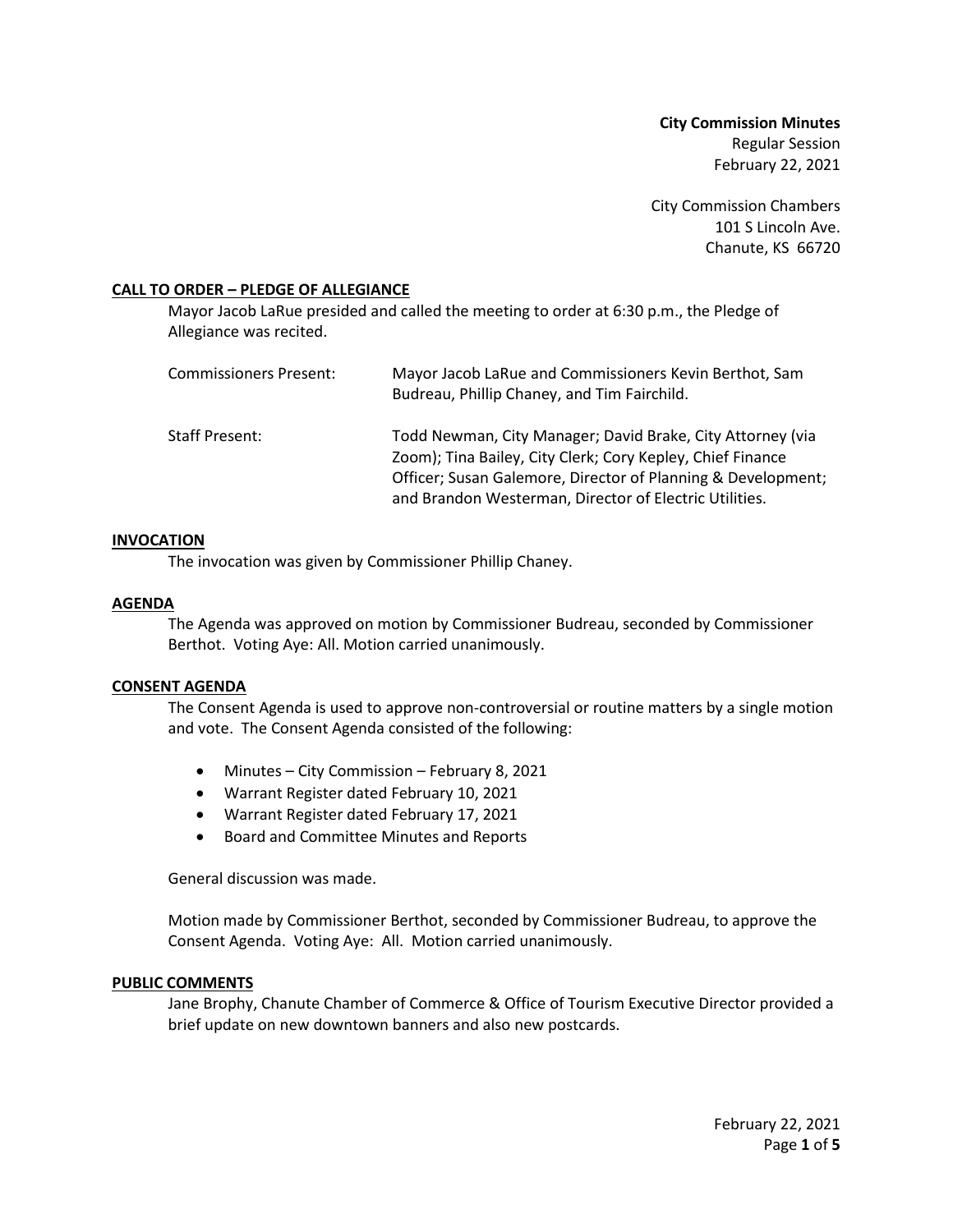#### **CITY MANAGER'S REPORT**

City Manager Todd Newman gave his report on City activities and operations. Items reported on included an update on last week's winter weather event and also delivery of new equipment.

City Manager Newman thanked local Industries for working with the City and complying with the City's request to conserve natural gas and electric use.

City Manager Newman reported that he attended a KDOT meeting today with County Commissioner Gail Klaassen, Neosho County Road & Bridge Director Mike Brown, and City Public Works Supervisor Wayne Robinson. KDOT provided the group with an overview of project phases related to closure of US-169 over the next couple of years. KDOT representatives will provide the Commission with a project update at the regular March 8, 2021 City Commission Meeting.

City Manager Newman reported that he met with railroad engineers and provided the Commission with an update on a Trans-System Quiet Zone, which would include the railroad crossings on Main Street, Walnut, and Ash. Mr. Newman reported that the initial step to obtain the project cost would be to conduct an Engineer Scope of Work at an estimated cost of \$32,000. Mr. Newman requested consensus from the Commission to move forward with an Engineer Scope of Work for a Trans-System Quiet Zone.

General discussion was made.

City Manager Newman provided a brief overview of completed Fiber Pons 3, 11, & 0 and upcoming budget work session discussion related to future Fiber Pons 8, 9, 12 & 13.

#### **NEW BUSINESS**

#### **ORIZON INDUSTRIAL REVENUE BONDS**

At Orizon's request in 2017 the City issued Industrial Revenue Bonds which were purchased by Orizon. Since then, the City has provided Subordination Agreements in favor of Community National Bank and other lenders.

The City of Chanute has again been requested by the lenders to Orizon to execute a Lien Waiver and Collateral Access Agreement. Community National Bank, the first mortgage holder on the property, has also agreed with the City of Chanute executing the proposed agreement.

The City of Chanute has no financial obligation in regards to the industrial revenue bonds or mortgages.

Bond counsel has approved the language and proposed execution of the agreement by the City of Chanute.

Motion made by Commissioner Chaney, seconded by Commissioner Budreau to authorize the Mayor to execute the agreement as presented. Voting Aye: All. Motion carried unanimously.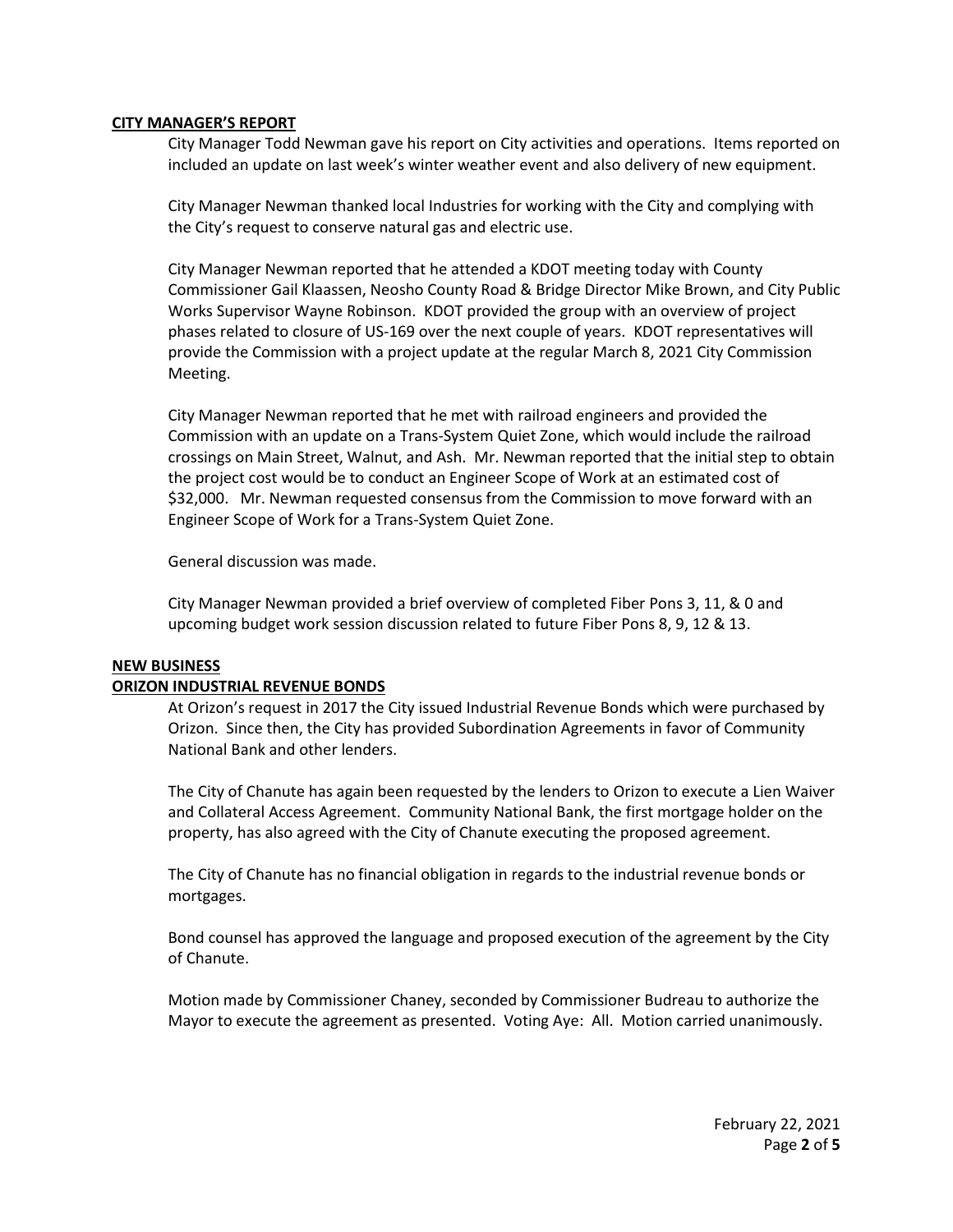# **CONSIDER FUNDING REQUEST – OPERATION SOUP LINE**

Operation Soup Line was cancelled this year because of COVID guidelines. Board Member Martha McCoy is requesting that the governing body consider a \$20,000 donation to their organization. Annual funds raised go to the ACCL Emergency and Utility Fund to assist Chanute citizens with their utility payment.

Board members Martha McCoy and Gary Maxwell provided a brief summary of their organization and request.

General discussion was made. Comments were made by Operation Soup Line Board Members Martha McCoy and Gary Maxwell, City Manager Todd Newman, and Chief Finance Officer Cory Kepley.

Motion made by Commissioner Fairchild, seconded by Commissioner Budreau, to approve a one-time three-to-one matching donation, not to exceed \$15,000 to Operation Soup Line and allocation of funds from the Commission's budget prior to December 31, 2021. Voting Aye: All. Motion carried unanimously.

Commission consensus was for Ms. McCoy to work with the City Manager's office for allocation of the approved funds.

## **CHANUTE FOURTH OF JULY COMMITTEE AND FIREWORKS FUND**

The Chanute Fourth of July Committee was established in 2016. The committee and fund were created to help manage and facilitate the annual fireworks show presented at Santa Fe Lake.

With committee members and community support this has been quite the event for the past few years. As the commission is aware Kristi Pierce and Larry Pierce have since moved away leaving Kevin Jones as the only active committee member.

City staff has reached out to the Chanute Regional Development Authority (CRDA), Chanute Mainstreet, and the Chamber of Commerce to see if there was any interest in taking over the Chanute Fourth of July Committee and Fireworks Fund. At this time CRDA is not interested, Chanute Mainstreet and the Chamber of Commerce are waiting on board approval.

With the current committee members departure and a fund balance of \$8,158.97 City staff is placing this back in front of the governing body for review and discussion.

Chanute Main Street Executive Director Ruthann Boatwright and Chanute Chamber of Commerce and Office of Tourism Executive Director Jane Brophy distributed a hand out titled "4th of July Proposed Plan" to the Commission for review. They provided a brief overview of their proposed plan to oversee the event and committee.

General discussion was made. Comments were made by Ms. Boatwright, Ms. Brophy, and City Manager Todd Newman.

City Manager Todd Newman suggested that City staff oversee and assist with the event set-up and 2021 Fireworks display.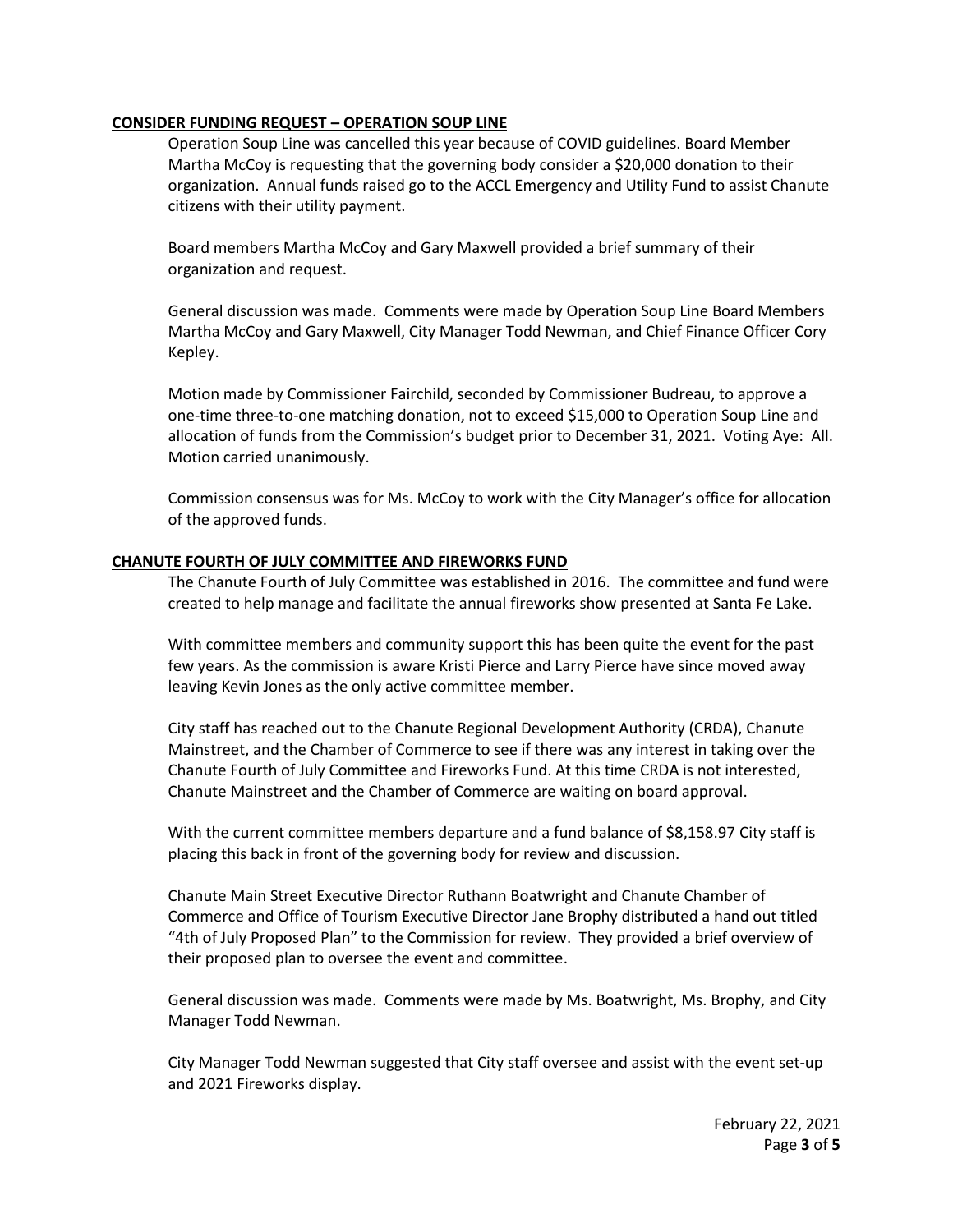This item will be placed on a future Agenda for further review and discussion to determine the future of a Chanute Fourth of July Committee and Fireworks Fund.

# **PROPERTY RESOLUTION – 1006 NORTH GARFIELD PROPERTY RESOLUTION – 1614 SOUTH EDITH PROPERTY RESOLUTION – 1113 NORTH GARFIELD PROPERTY RESOLUTION – 0 NORTH LEE PROPERTY RESOLUTION – 1612 SOUTH EVERGREEN**

Motion made by Commissioner Fairchild, seconded by Commissioner Budreau, to adopt resolution declaring that the above properties are in violation of Chanute Municipal Codes and authorizing abatement of certain nuisances as presented. Voting Aye: All. Motion carried unanimously.

The Resolutions were assigned: No. 2021-12, No. 2021-13, No. 2021-14, No. 2021-15, and No. 2021-16.

# **COMMISSION COMMENTS**

Commissioner Fairchild thanked City staff for their work during last week's weather event and keeping services running.

General discussion was made. Comments were made by City Manager Todd Newman and City Attorney David Brake.

Commissioner Budreau thanked City staff for all that they do and commented on the power plant diesel generators.

Commissioner Chaney thanked City staff for their work behind the scenes during last week's weather event and for keeping the City running.

Commissioner Chaney commented on City utility bills, customer usage, and a potential program to assist customers.

General discussion was made. Comments were made by City Manager Todd Newman and Chief Finance Officer Cory Kepley.

Commissioner Chaney commented on the need for a traffic signal at the intersection of 35<sup>th</sup> and South Santa Fe.

General discussion was made. Comments were made by City Manager Todd Newman and Chief Finance Officer Cory Kepley.

This item will be placed on a future Agenda for further review and discussion.

Commissioner Chaney commented on the Revolving Loan Fund.